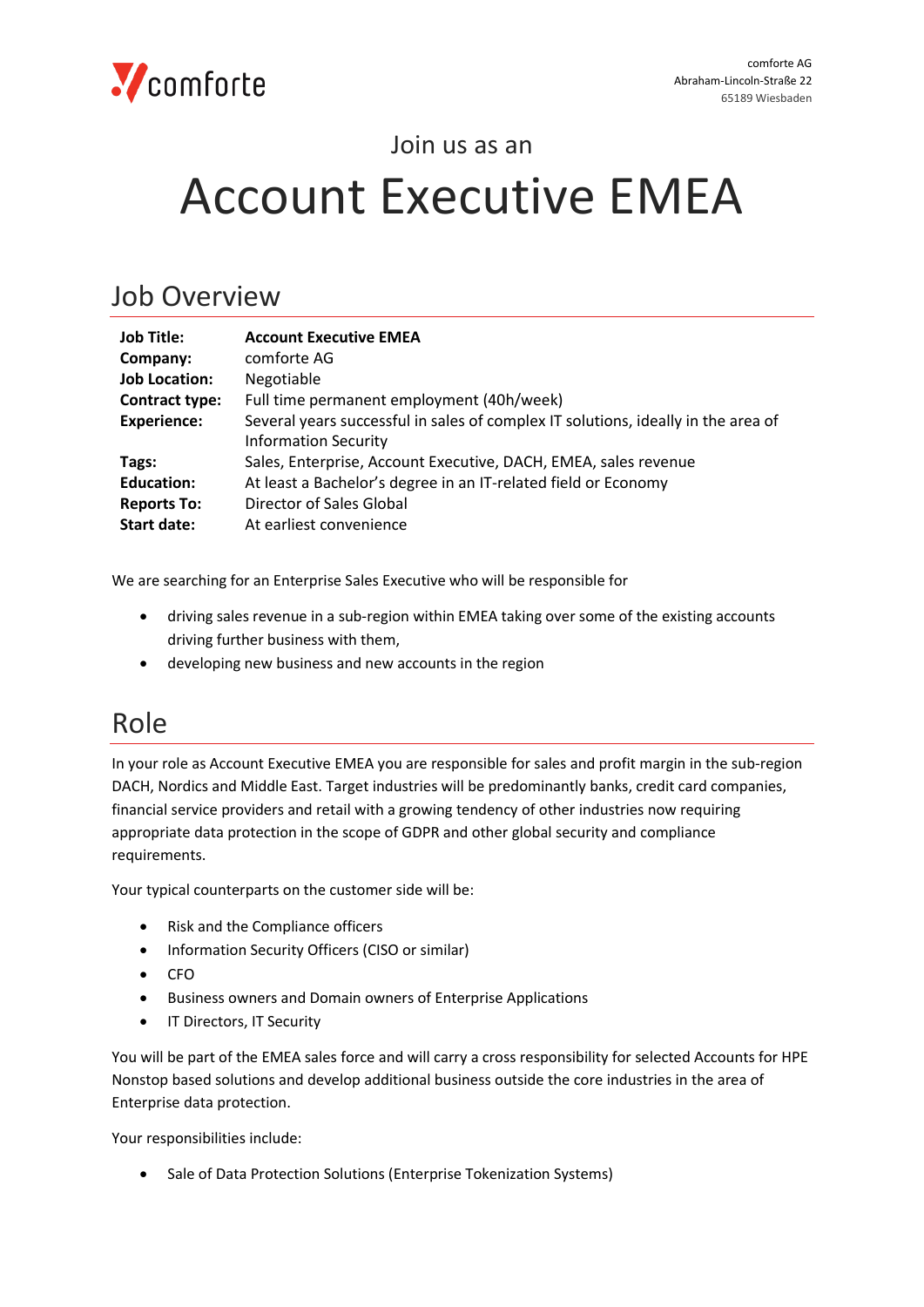

- Sale of "HPE Nonstop" connectivity and Security solutions
- Interfacing with the Marketing Department
- Drafting of offers and interfacing with the Back Office for the preparation of sales offers
- Market and price monitoring
- Competition monitoring
- Participation in Sales Events and Trade Fairs

Key to the success in this position will be a good understanding of the processes in the target industries as well as initiative, creativity, mobility and an entrepreneurial spirit.

# Required Domain Knowledge

**Excellent and extensive** skills and background knowledge in:

- financial services (payments industry), retail
- Multilevel relationship Sales in larger and complex organizations,
- Good understanding of state-of-the-art Enterprise IT solutions,
- Overall understanding of Information Security Technology
- Business-need-oriented selling skills with a target persona based messaging
- Strong negotiation and deal closing skills

#### Professional Traits and Aptitudes

- A good negotiator who knows how to win friends and influence people
- target oriented and self-motivated
- entrepreneurial spirit
- a person of high integrity and credibility who has the skill of winning trust for him- or herself and the company
- **•** strong service orientation
- hunger for success
- Willing to travel within the respective sub region

### Communication

- **English:** profound knowledge on all conversational to business levels
- **German:** Language skills helpful but not a requirement
- Additional Languages are a plus

# What comforte can offer

- Unique company culture resulting in low staff turnover
- Interesting work in an international team with clients in the Payments / Telco / Retail / Manufacturing industry around the world
- Flexible working hours
- Flat hierarchies